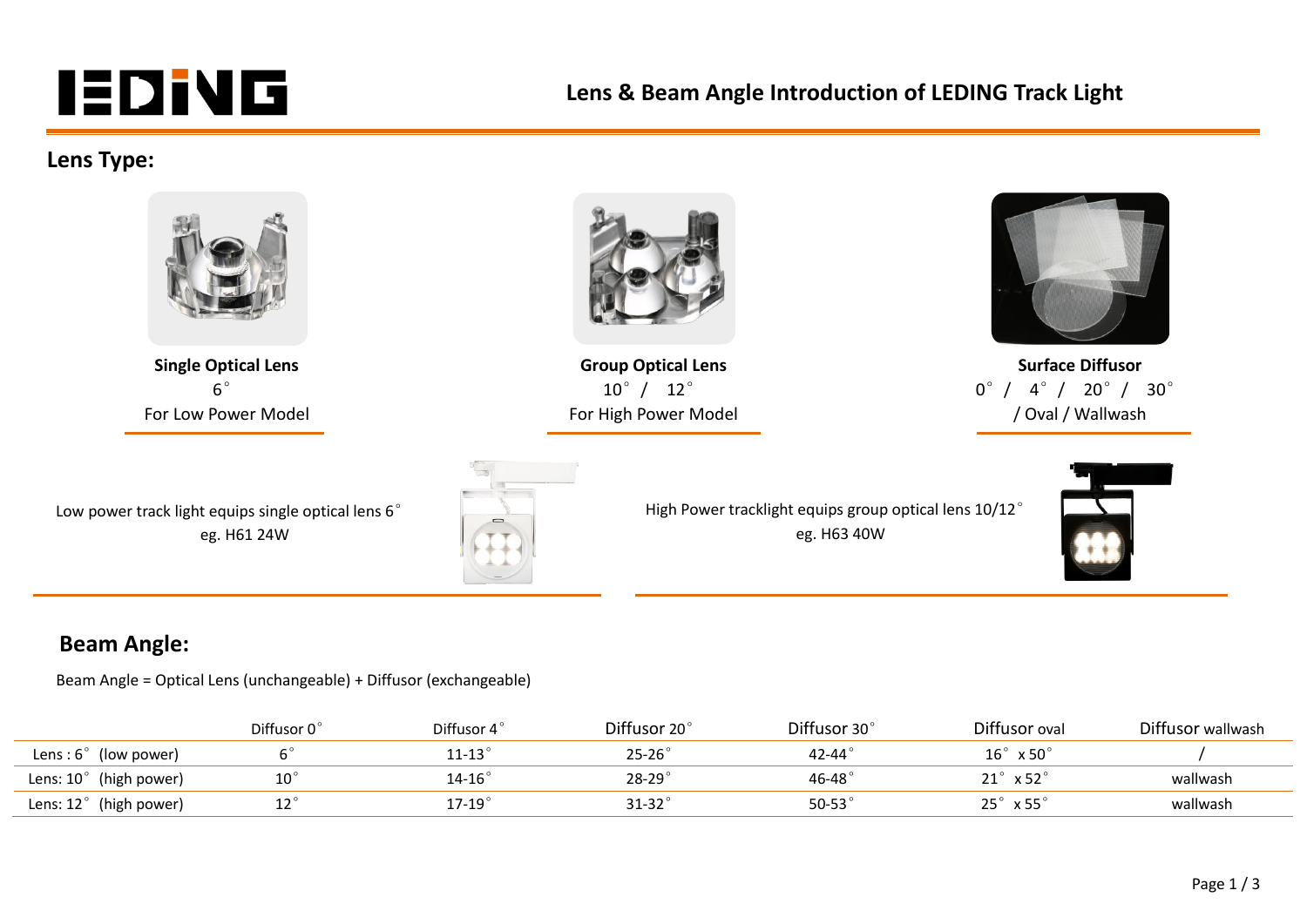## **Lighting Types:**

Triple light distribution, perfect lighting effect, smooth lighting gradation